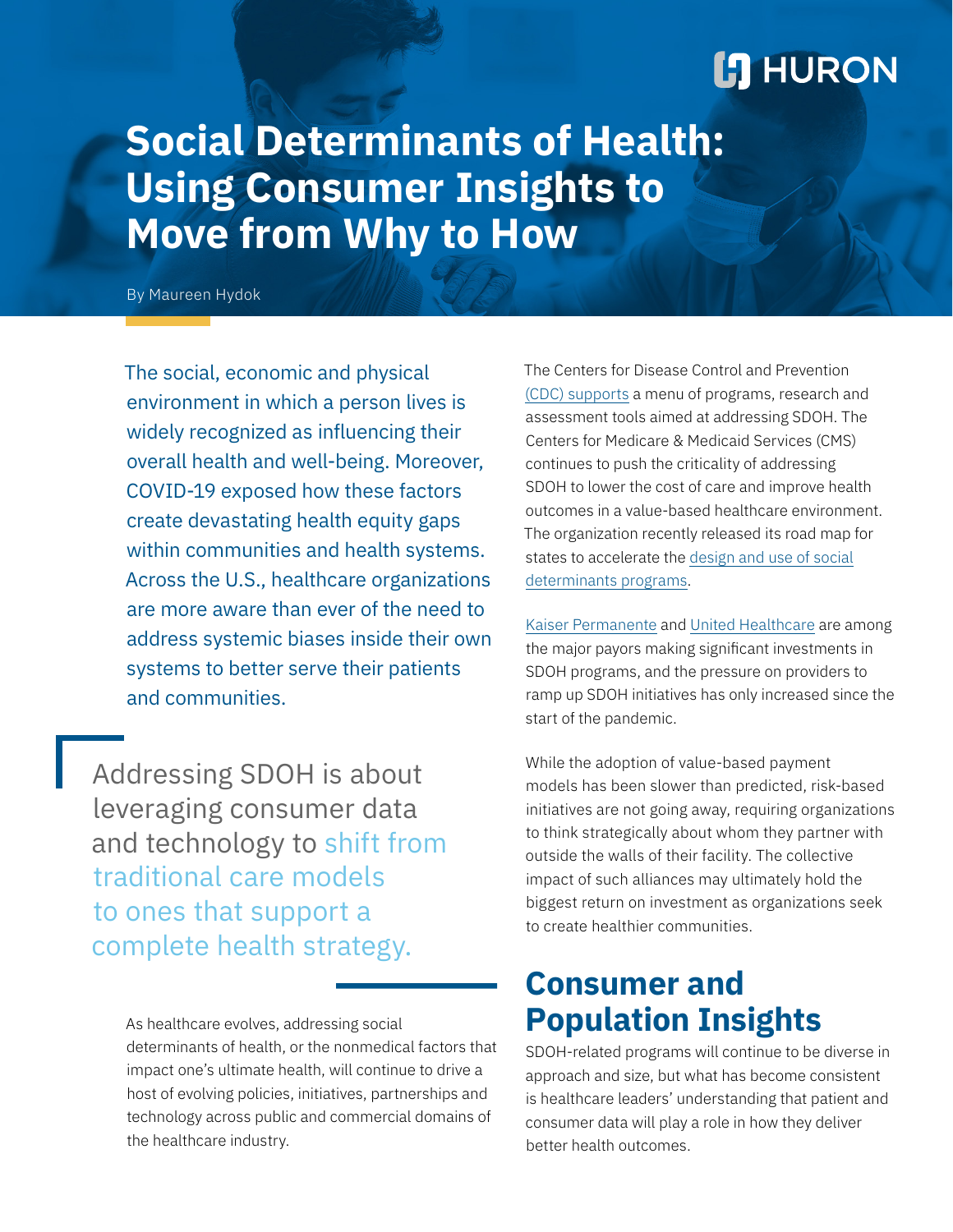For providers, the complexity of social health drivers paired with a varying list of organizational priorities makes it hard to know where to focus. Determining the who and what of SDOH programs begins with a [data-driven understanding of an](https://www.huronconsultinggroup.com/insights/healthcare-consumer-market-report) [organization's consumers](https://www.huronconsultinggroup.com/insights/healthcare-consumer-market-report).

Organizations just beginning to leverage SDOH data should start small and strategically by capturing and addressing needs such as transportation and home support risks as part of inpatient discharge planning. Leaders can also look to a known high-risk segment such as the diabetic population and begin examining underlying factors from medication adherence to food insecurity to housing that might be impacting that group.

Food security and housing quality, two environmental aspects of SDOH known to have a strong link to health, are common areas of focus for healthcare organizations. For example, Montefiore Health System in the Bronx boasts a [300% return](https://www.healthcarefinancenews.com/news/what-montefiores-300-roi-social-determinants-investments-means-future-other-hospitals) [on investment](https://www.healthcarefinancenews.com/news/what-montefiores-300-roi-social-determinants-investments-means-future-other-hospitals) (ROI) on its housing assistance program. Atrium Health and its partners committed \$10 million to help [address affordable housing](https://atriumhealth.org/community/health/socialeconfactors/housing) [issues,](https://atriumhealth.org/community/health/socialeconfactors/housing) and provider-sponsored [food assistance](https://www.aha.org/ahahret-guides/2017-06-21-social-determinants-health-series-food-insecurity-and-role-hospitals) [programs](https://www.aha.org/ahahret-guides/2017-06-21-social-determinants-health-series-food-insecurity-and-role-hospitals) are emerging across the U.S.

Understanding market-specific consumer population issues, including prevalent environmental social factors, is also leading many health systems to focus on increased access to behavioral health services, mobile clinic offerings and virtual telehealth offerings as part of their overall growth strategies. Shifting an organization's mindset regarding consumer insights, including SDOH data, can inform the way organizations generate network expansion and create services aligned to consumer preferences and needs.

### **Strive for Collective Impact**

No organization should initiate new programs to address SDOH without first evaluating its community for potential partnerships. Collective impact, or solving complex problems through cooperative, cross-sector collaboration, should be the goal.

For example, ProMedica, a nonprofit healthcare system based in Ohio, [co-founded](http://www.rootcausecoalition.org/members/) [a coalition](http://www.rootcausecoalition.org/members/) expressly dedicated to addressing social determinants threatening the health of their population. NCH Healthcare System in Southwest Florida [reported significant ROI](https://www.aha.org/news/insights-and-analysis/2018-09-04-how-nch-healthcare-system-building-healthier-communities) after adopting the Blue Zones Community approach, which unites workplaces, schools, grocery stores, faith-based organizations and others toward the goal of improving the health and well-being of a community.

As value-based care moves from the exception to the rule, clinical outcomes and an organization's subsequent financial success hinges on partnerships and solutions designed for collective impact. Eventually, more healthcare providers may develop shared savings agreements with outside organizations to ensure everyone is invested in a program's goals and outcomes.

### **Tech Is Foundational to Addressing SDOH**

For many years, effective low-tech strategies such as community health workers, community needs assessments and questionnaires have been staples for organizations seeking to address consumers' needs beyond medical treatment.

Today, organizations are tapping into technologyenabled solutions for analyzing consumer vulnerability to high-risk social determinants, linking to available social programs and improving patient activation.